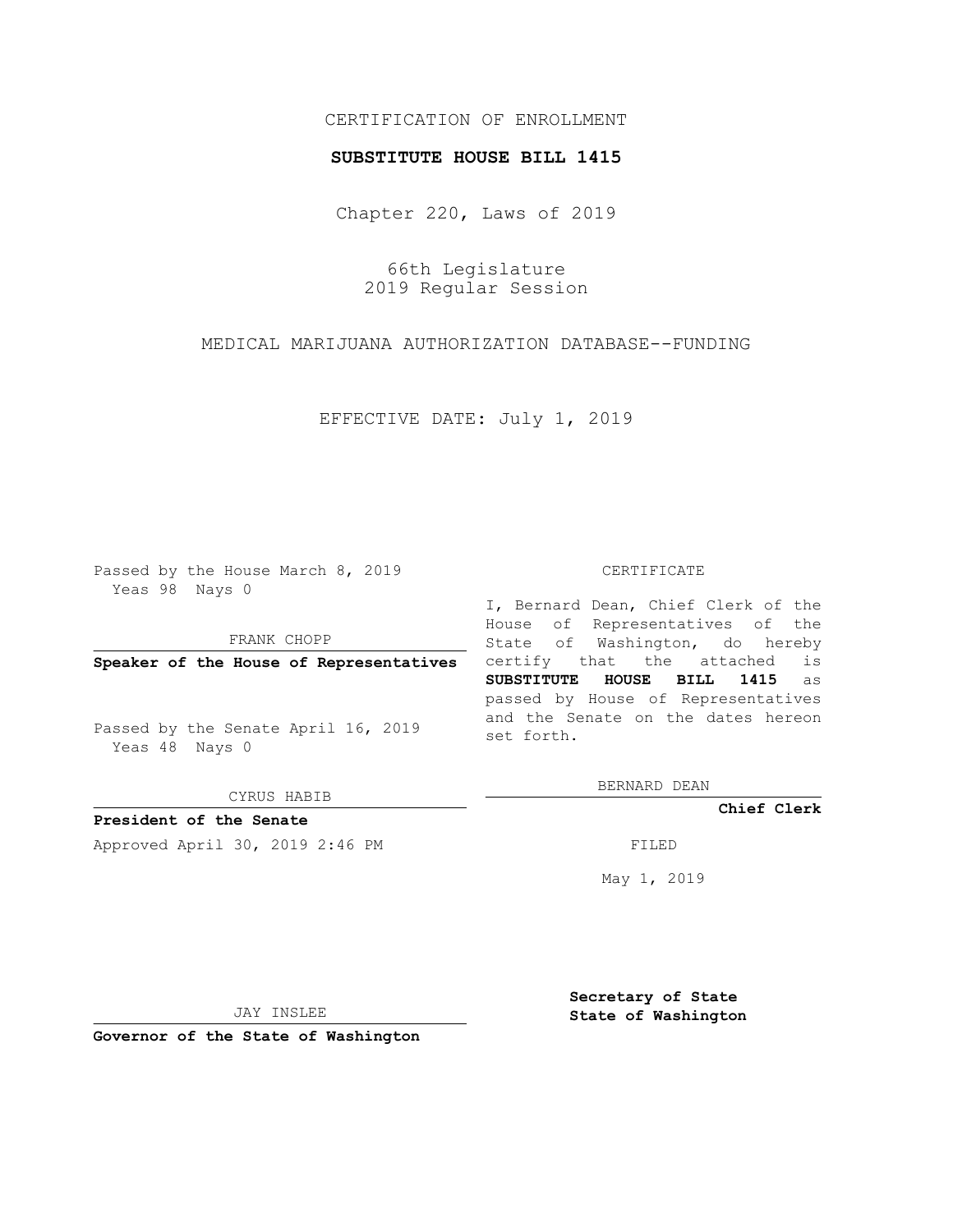## **SUBSTITUTE HOUSE BILL 1415**

Passed Legislature - 2019 Regular Session

**State of Washington 66th Legislature 2019 Regular Session**

**By** House Appropriations (originally sponsored by Representatives Schmick and Cody; by request of Department of Health)

READ FIRST TIME 02/19/19.

1 AN ACT Relating to funding the medical marijuana authorization 2 database; amending RCW 43.70.320 and 69.51A.230; providing an 3 effective date; and declaring an emergency.

4 BE IT ENACTED BY THE LEGISLATURE OF THE STATE OF WASHINGTON:

5 **Sec. 1.** RCW 43.70.320 and 2017 c 108 s 7 are each amended to read as follows:6

 (1) There is created in the state treasury an account to be known as the health professions account. All fees received by the department for health professions licenses, registration, certifications, renewals, compact privileges, or examinations and the civil penalties assessed and collected by the department under RCW 18.130.190 shall be forwarded to the state treasurer who shall credit 13 such moneys to the health professions account.

 (2) All expenses incurred in carrying out the health professions 15 licensing activities of the department ((and implementing and administering the medical marijuana authorization database 17 established in RCW 69.51A.230)) shall be paid from the account as authorized by legislative appropriation, except as provided in subsections (4) and (5) of this section. Any residue in the account shall be accumulated and shall not revert to the general fund at the 21 end of the biennium.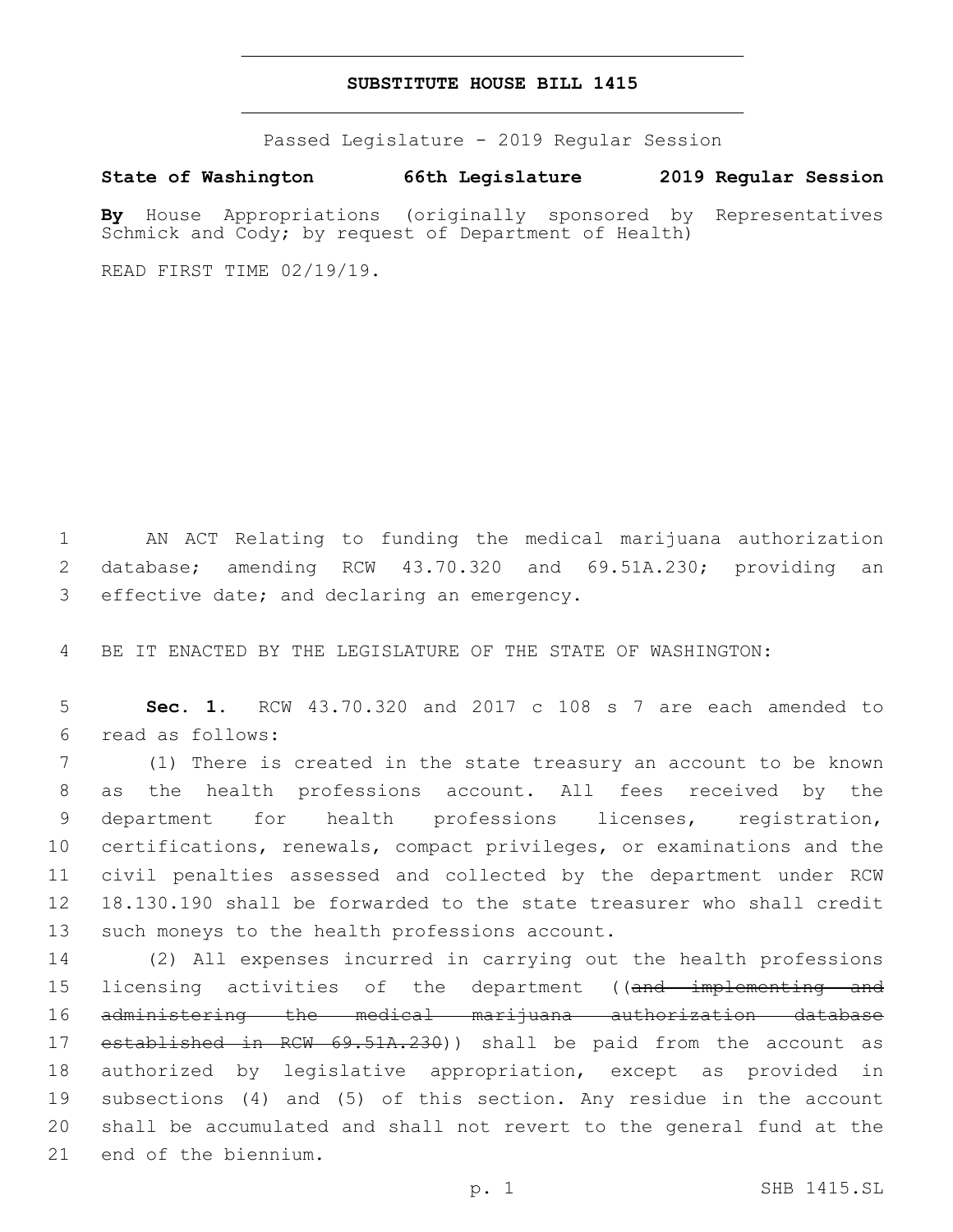(3) The secretary shall biennially prepare a budget request based on the anticipated costs of administering the health professions licensing activities of the department which shall include the estimated income from health professions fees.4

 (4) The fees received by the department from applicants for compact privilege under RCW 18.74.500 must be used for the purpose of meeting financial obligations imposed on the state as a result of this state's participation in the physical therapy licensure compact.

 (5) The secretary shall, at the request of a board or commission as applicable, spend unappropriated funds in the health professions account that are allocated to the requesting board or commission to meet unanticipated costs of that board or commission when revenues exceed more than fifteen percent over the department's estimated six-year spending projections for the requesting board or commission. Unanticipated costs shall be limited to spending as authorized in subsection (3) of this section for anticipated costs.

 **Sec. 2.** RCW 69.51A.230 and 2015 c 70 s 21 are each amended to 18 read as follows:

 (1) The department must contract with an entity to create, administer, and maintain a secure and confidential medical marijuana authorization database that, beginning July 1, 2016, allows:

 (a) A marijuana retailer with a medical marijuana endorsement to add a qualifying patient or designated provider and include the amount of marijuana concentrates, useable marijuana, marijuana- infused products, or plants for which the qualifying patient is 26 authorized under RCW 69.51A.210;

 (b) Persons authorized to prescribe or dispense controlled substances to access health care information on their patients for the purpose of providing medical or pharmaceutical care for their 30 patients;

 (c) A qualifying patient or designated provider to request and receive his or her own health care information or information on any person or entity that has queried their name or information;

 (d) Appropriate local, state, tribal, and federal law enforcement or prosecutorial officials who are engaged in a bona fide specific investigation of suspected marijuana-related activity that may be illegal under Washington state law to confirm the validity of the recognition card of a qualifying patient or designated provider;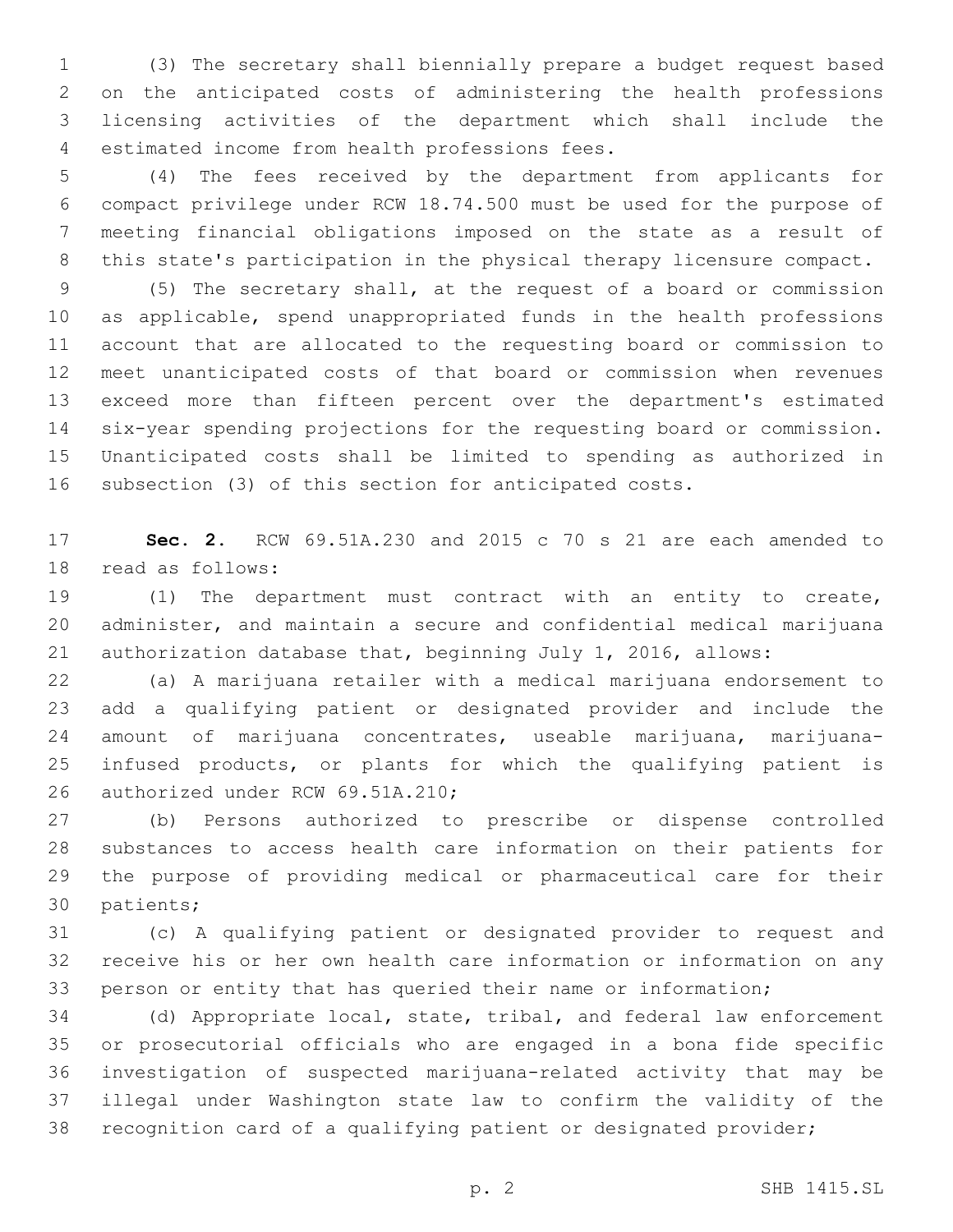(e) A marijuana retailer holding a medical marijuana endorsement to confirm the validity of the recognition card of a qualifying 3 patient or designated provider;

 (f) The department of revenue to verify tax exemptions under 5 chapters 82.08 and 82.12 RCW;

 (g) The department and the health care professional's disciplining authorities to monitor authorizations and ensure compliance with this chapter and chapter 18.130 RCW by their 9 licensees; and

 (h) Authorizations to expire six months or one year after entry into the medical marijuana authorization database, depending on whether the authorization is for a minor or an adult.

 (2) A qualifying patient and his or her designated provider, if any, may be placed in the medical marijuana authorization database at a marijuana retailer with a medical marijuana endorsement. After a qualifying patient or designated provider is placed in the medical marijuana authorization database, he or she must be provided with a recognition card that contains identifiers required in subsection (3) 19 of this section.

 (3) The recognition card requirements must be developed by the 21 department in rule and include:

(a) A randomly generated and unique identifying number;

 (b) For designated providers, the unique identifying number of the qualifying patient whom the provider is assisting;

 (c) A photograph of the qualifying patient's or designated provider's face taken by an employee of the marijuana retailer with a medical marijuana endorsement at the same time that the qualifying patient or designated provider is being placed in the medical marijuana authorization database in accordance with rules adopted by 30 the department;

 (d) The amount of marijuana concentrates, useable marijuana, marijuana-infused products, or plants for which the qualifying 33 patient is authorized under RCW 69.51A.210;

 (e) The effective date and expiration date of the recognition 35 card;

 (f) The name of the health care professional who authorized the 37 qualifying patient or designated provider; and

 (g) For the recognition card, additional security features as 39 necessary to ensure its validity.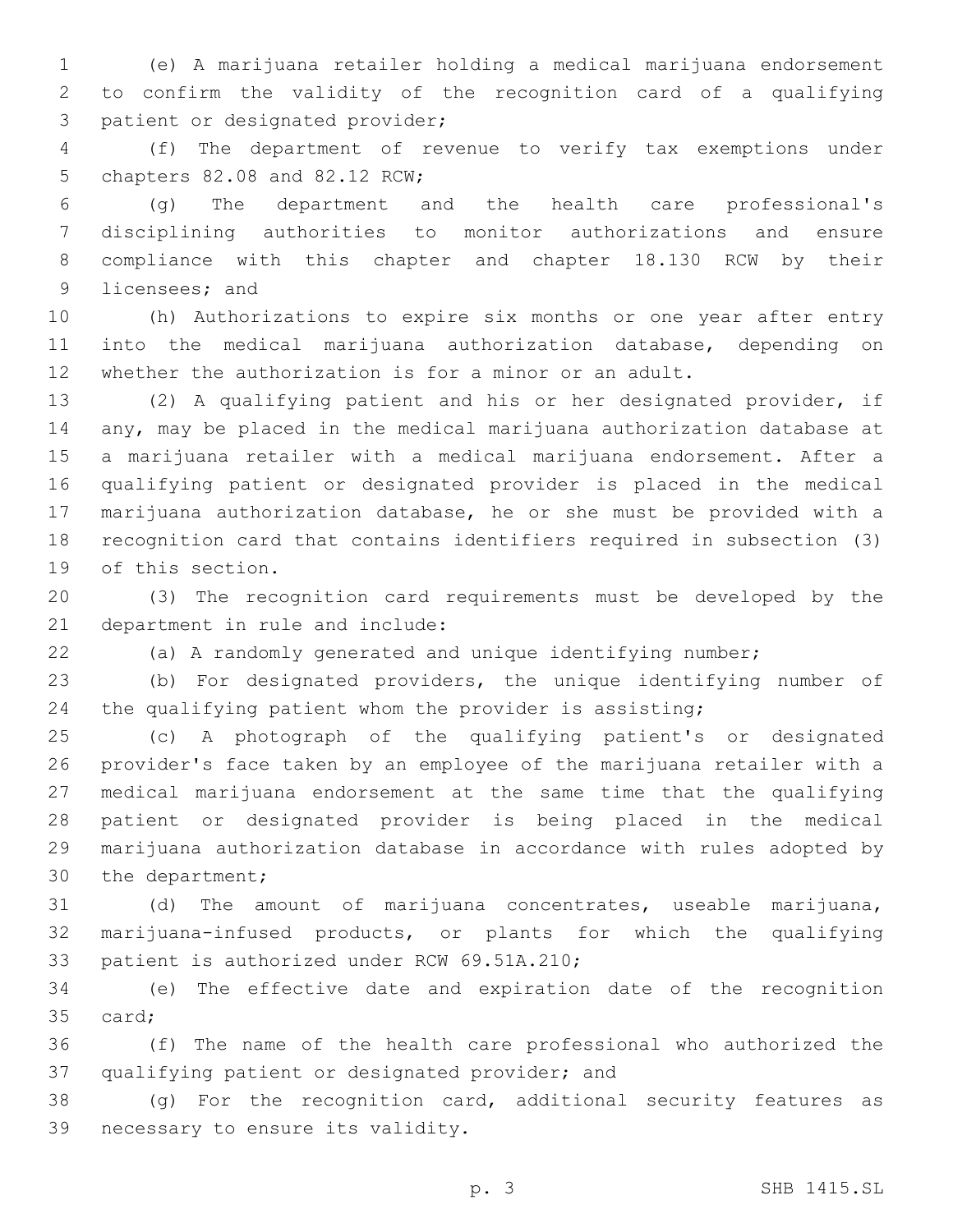(4) For qualifying patients who are eighteen years of age or older and their designated providers, recognition cards are valid for one year from the date the health care professional issued the authorization. For qualifying patients who are under the age of eighteen and their designated providers, recognition cards are valid for six months from the date the health care professional issued the authorization. Qualifying patients may not be reentered into the medical marijuana authorization database until they have been reexamined by a health care professional and determined to meet the definition of qualifying patient. After reexamination, a marijuana retailer with a medical marijuana endorsement must reenter the qualifying patient or designated provider into the medical marijuana authorization database and a new recognition card will then be issued 14 in accordance with department rules.

 (5) If a recognition card is lost or stolen, a marijuana retailer with a medical marijuana endorsement, in conjunction with the database administrator, may issue a new card that will be valid for six months to one year if the patient is reexamined by a health care professional and determined to meet the definition of qualifying patient and depending on whether the patient is under the age of eighteen or eighteen years of age or older as provided in subsection (4) of this section. If a reexamination is not performed, the expiration date of the replacement recognition card must be the same 24 as the lost or stolen recognition card.

 (6) The database administrator must remove qualifying patients and designated providers from the medical marijuana authorization database upon expiration of the recognition card. Qualifying patients and designated providers may request to remove themselves from the medical marijuana authorization database before expiration of a recognition card and health care professionals may request to remove qualifying patients and designated providers from the medical marijuana authorization database if the patient or provider no longer qualifies for the medical use of marijuana. The database administrator must retain database records for at least five calendar years to permit the state liquor and cannabis board and the department of revenue to verify eligibility for tax exemptions.

 (7) During development of the medical marijuana authorization database, the database administrator must consult with the department, stakeholders, and persons with relevant expertise to include, but not be limited to, qualifying patients, designated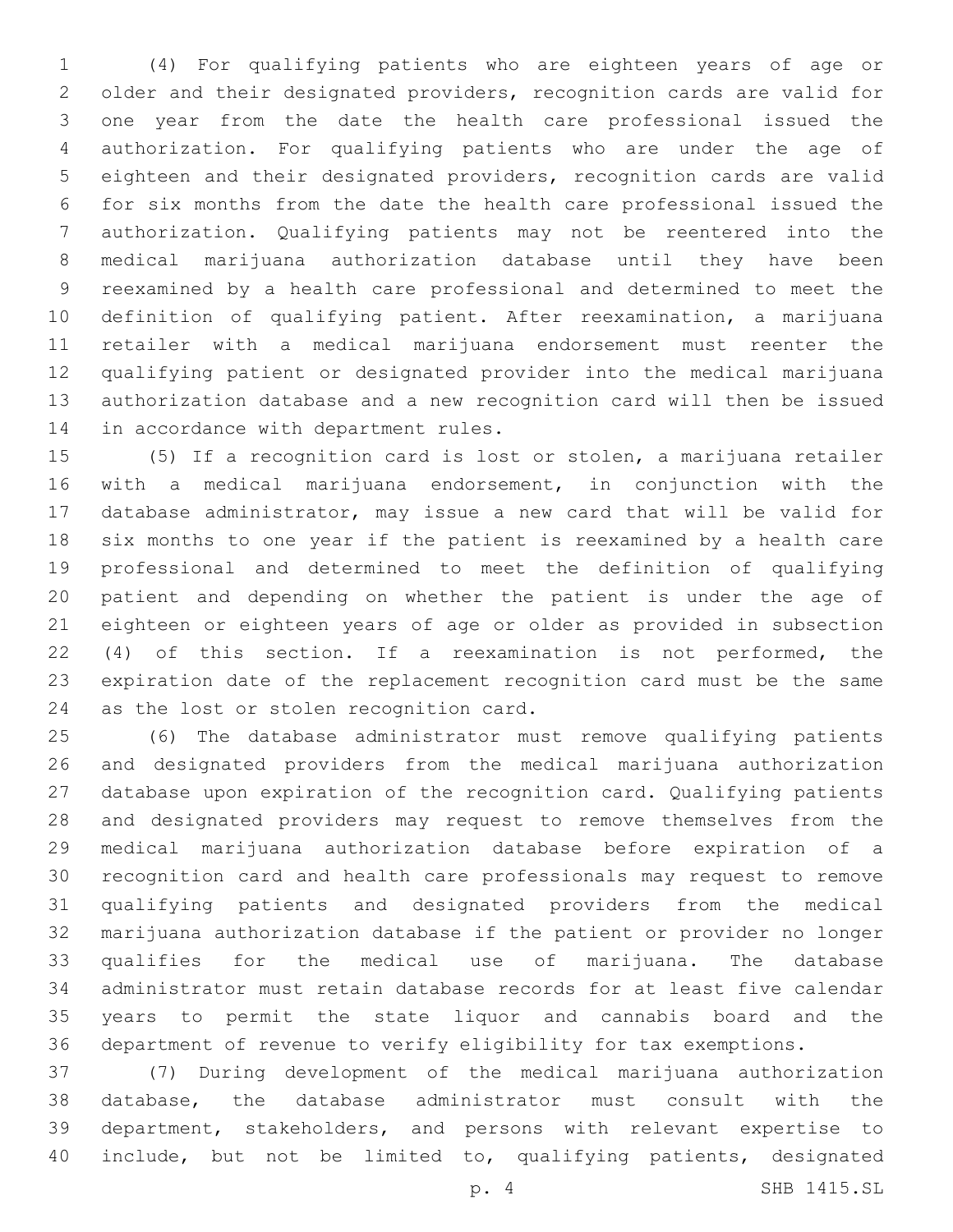providers, health care professionals, state and local law enforcement agencies, and the University of Washington computer science and engineering security and privacy research lab or a certified 4 cybersecurity firm, vendor, or service.

 (8) The medical marijuana authorization database must meet the following requirements:6

 (a) Any personally identifiable information included in the database must be nonreversible, pursuant to definitions and standards 9 set forth by the national institute of standards and technology;

 (b) Any personally identifiable information included in the database must not be susceptible to linkage by use of data external 12 to the database;

 (c) The database must incorporate current best differential privacy practices, allowing for maximum accuracy of database queries while minimizing the chances of identifying the personally 16 identifiable information included therein; and

 (d) The database must be upgradable and updated in a timely fashion to keep current with state of the art privacy and security 19 standards and practices.

 (9)(a) Personally identifiable information of qualifying patients and designated providers included in the medical marijuana authorization database is confidential and exempt from public disclosure, inspection, or copying under chapter 42.56 RCW.

 (b) Information contained in the medical marijuana authorization database may be released in aggregate form, with all personally 26 ((identifying [identifiable])) identifiable information redacted, for the purpose of statistical analysis and oversight of agency 28 performance and actions.

 (c) Information contained in the medical marijuana authorization database shall not be shared with the federal government or its 31 agents unless the particular (( $\overline{\text{qualifying}}$ )) qualifying patient or designated provider is convicted in state court for violating this 33 chapter or chapter 69.50 RCW.

34 (10)( $(\overline{a})$ ) The department must charge a one dollar fee for each initial and renewal recognition card issued by a marijuana retailer with a medical marijuana endorsement. The marijuana retailer with a medical marijuana endorsement shall collect the fee from the qualifying patient or designated provider at the time that he or she is entered into the database and issued a recognition card. The department shall establish a schedule for marijuana retailers with a